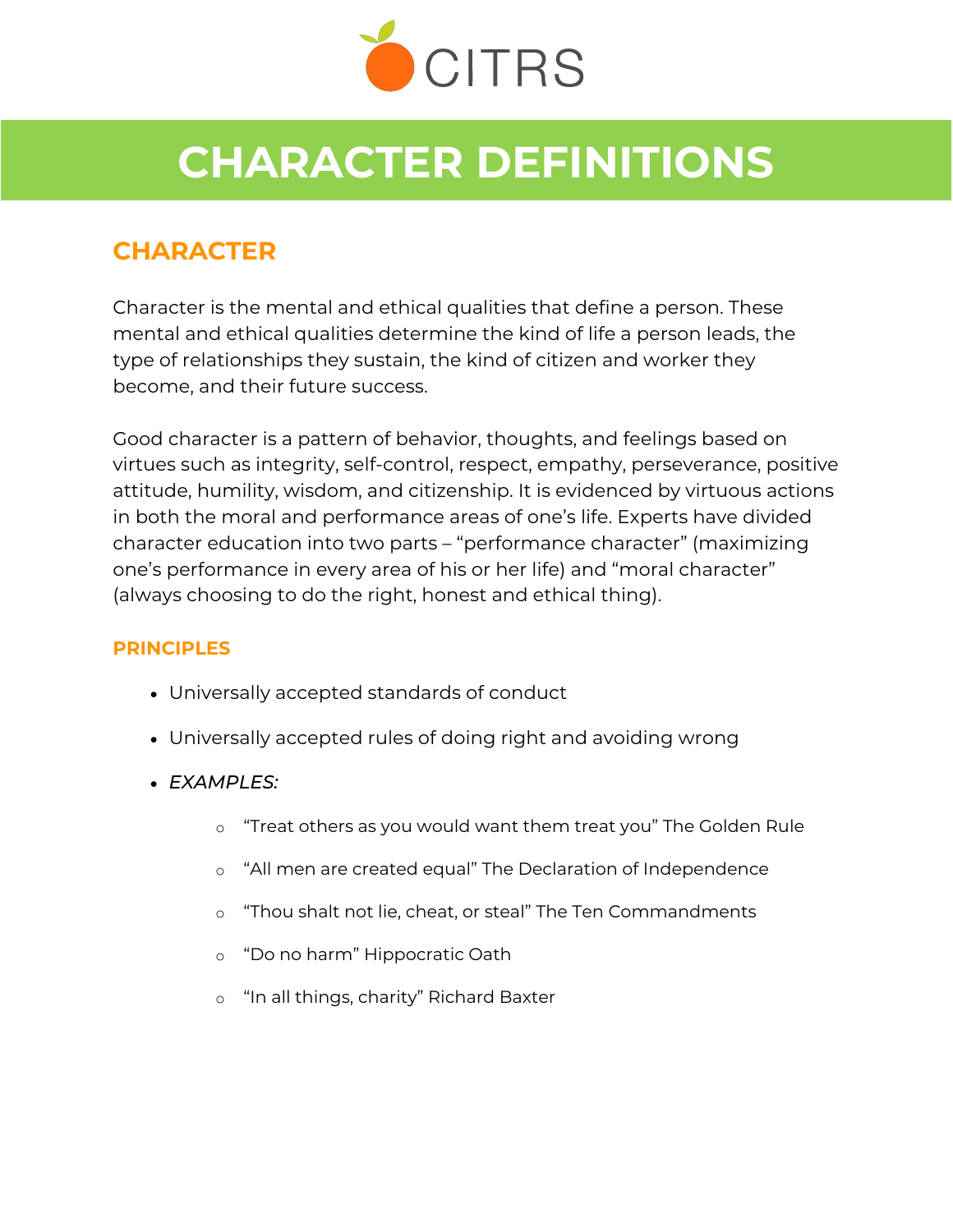

#### **MORALITY**

- Morality (morals) comes form the Latin word "mos," meaning "custom."
- A means for evaluating human conduct.
- A person's decision to choose right and avoid wrong.
- *EXAMPLE:* "I choose not to cheat on the exam."

#### **ETHICS**

- Ethics comes from the Greek word "ethos," meaning "character."
- The study of a person's moral choices of right and wrong.
- *Note:* The ethics of a group may sometimes conflict with an individual's moral choice.
- **EXAMPLE:** John is a lawyer who is ethically required to defend his client (legal ethics are group choices among lawyers) even though he knows his client is guilty (individual moral dilemma).

#### **MORALITY VS ETHICS**

- Very similar, yet morals usually refer to individuals, while ethics usually refer to a group.
- Morals involve an individual's decisions, whereas ethics is a study of right and wrong.

#### **INTEGRITY**

- Adhering to a moral code of honesty, courage, strength, responsibility and uprightness in everything you do.
- Being true to your word.
- **EXAMPLE:** "A person lives a life of integrity by having the courage to be honest, truthful, and to keep his promises."